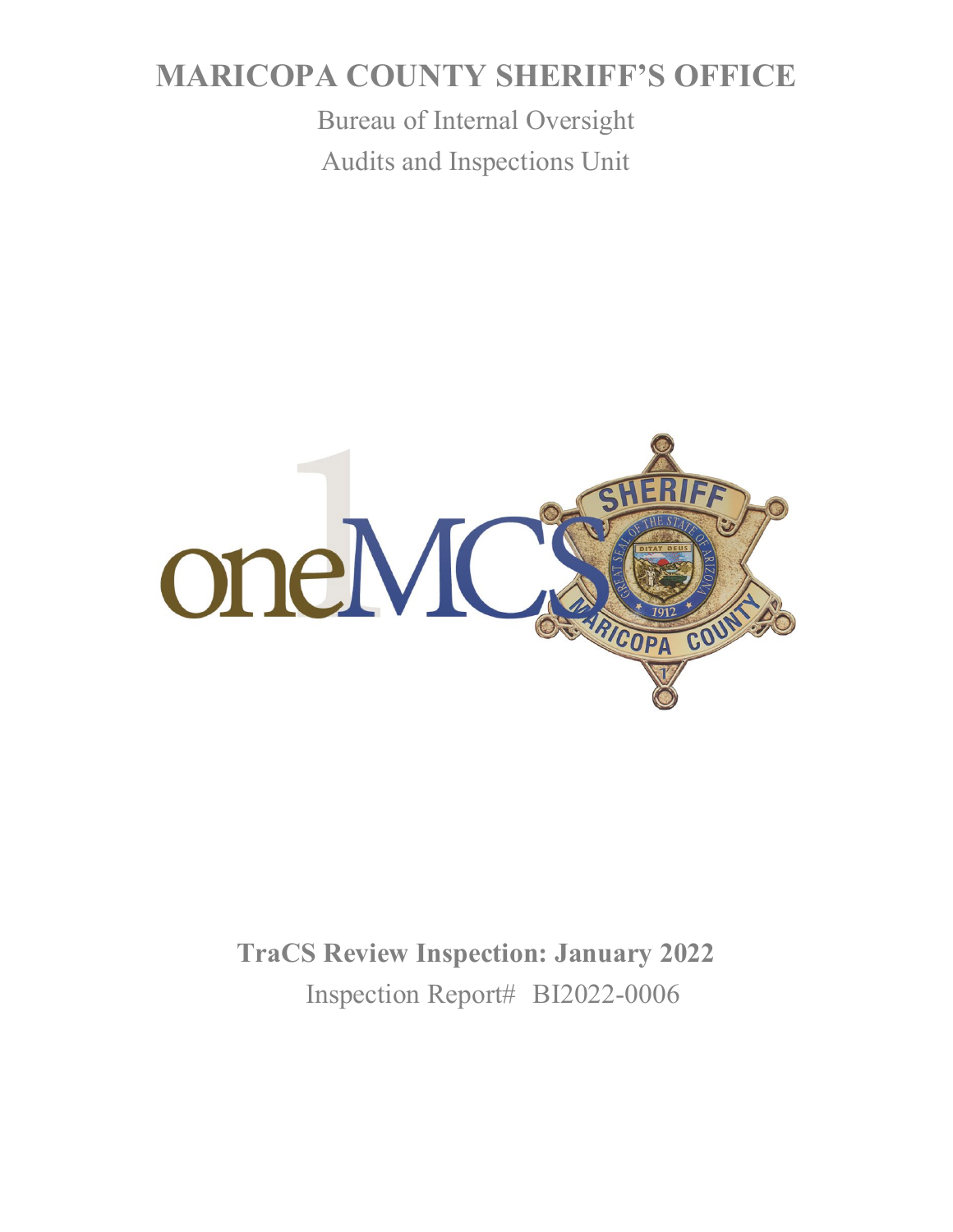The Audits and Inspections Unit (AIU) of the Sheriff's Office Bureau of Internal Oversight (BIO) will conduct monthly inspections of the TraCS Review of traffic stops to ensure compliance with Office Policies, promote proper supervision and support the requirements set forth in the Court Order. Inspectors will utilize the TraCS System and a sample of randomly selected employees from each district/division for review. The TraCS Traffic Stop Review will be uniformly inspected utilizing a matrix developed by the AIU, in accordance with the procedures outlined in policies EA-11, EB-1, GB-2, and MCSO Administrative Broadcast Number 16-56.

#### **Compliance Objectives:**

- Determine what district the traffic stop data originated from
- Determine if the supervisor reviewed all completed traffic stop documentation within 72 hours
- Each Traffic Stop inspected will be counted as one inspection

#### **Criteria:**

MCSO Policy EA-11, *Arrest Procedures* MCSO Policy EB-1, *Traffic Enforcement, Violator Contacts, and Citation Issuance* MCSO Policy GB-2, *Command Responsibility* MCSO Administrative Broadcast # 16-56, *Discussed with Deputy Indicator and Supervisory Review Process*

#### **Conditions:**

MCSO's assigned Court Monitors provided a sample of 20 Deputies from all Patrol Districts for the January Traffic Stop Review Inspection. The sample of 20 Deputies provided a total of 147 traffic stops available for inspection; all 147 (or 100%) of the traffic stops were inspected.

MCSO achieved a compliance rate of 98.64% in the Review of Traffic Stops for the month of January 2022, as illustrated in the table below:

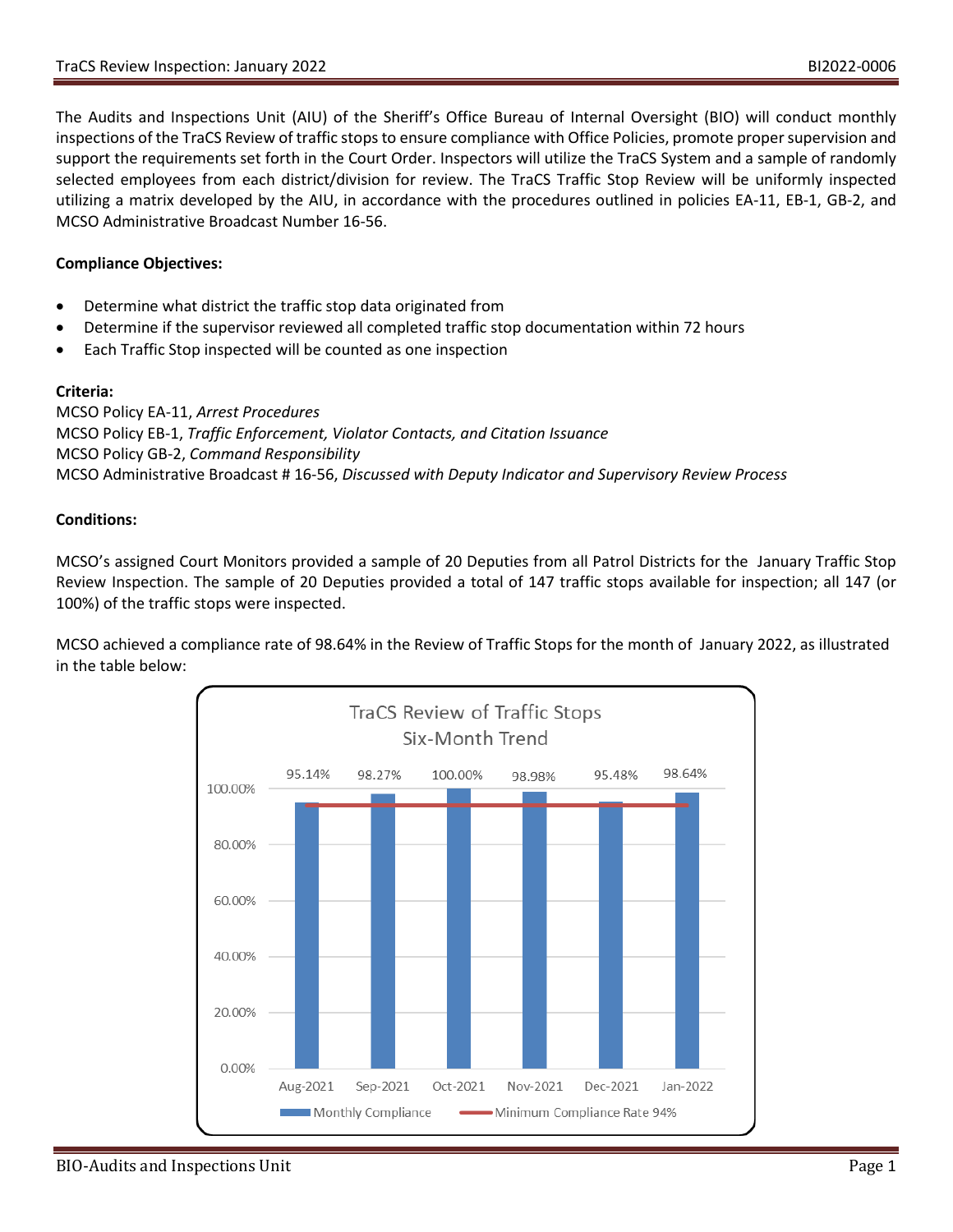The compliance rate of each division is illustrated in the table below:

| <b>District</b>     | Dist. 1 | Dist. 2 | Dist. 3 | Dist. 4 | Lakes | Dist. 6 | Dist. 7 | <b>Total</b> |
|---------------------|---------|---------|---------|---------|-------|---------|---------|--------------|
| In Compliance       | 30      |         | 18      |         | 88    |         |         | 145          |
| <b>Total Stops</b>  |         |         | 19      |         | 88    |         |         | 147          |
| <b>Compliance %</b> | 100%    | 0%      | 94.74%  | 100%    | 100%  | 100%    | 100%    | 98.64%       |

It should be noted that the completion of a Review Inspection is dependent on when AIU receives the sample from the Court Monitors.

## District 2 (1 BIO Action Form)

| <b>District</b>                                                                                                                         | Incident # | <b>VSCF</b><br>Generated | <b>Employee</b> | <b>Responsible Supervisor</b> | Commander |  |  |
|-----------------------------------------------------------------------------------------------------------------------------------------|------------|--------------------------|-----------------|-------------------------------|-----------|--|--|
| Dist. 2                                                                                                                                 | MC22016697 | 01/28/22                 | Deputy          | Sergeant                      | Captain   |  |  |
| <b>Deficiency</b>                                                                                                                       |            |                          |                 |                               |           |  |  |
| Supervisors are responsible for reviewing the VSCF to ensure accuracy and proper documentation within 72 hours.<br>Policy EB-1.14.A.9.b |            |                          |                 |                               |           |  |  |
|                                                                                                                                         |            |                          |                 |                               |           |  |  |
| Inspector Note: VSCF was completed on 01/28/22 at 1533 and reviewed on 02/01/22 at 0537.                                                |            |                          |                 |                               |           |  |  |

## District 3 (1 BIO Action Form)

| <b>District</b>                                                                                                                                                                                                      | Incident # | <b>VSCF</b><br>Generated | <b>Employee</b>    | <b>Responsible Supervisor</b> | Commander |  |
|----------------------------------------------------------------------------------------------------------------------------------------------------------------------------------------------------------------------|------------|--------------------------|--------------------|-------------------------------|-----------|--|
| Dist. 3                                                                                                                                                                                                              | MC22008391 | 01/14/22                 | Sergeant<br>Deputy |                               | Captain   |  |
| <b>Deficiency</b>                                                                                                                                                                                                    |            |                          |                    |                               |           |  |
| Supervisors are responsible for reviewing the VSCF to ensure accuracy and proper documentation within 72 hours.<br>Policy EB-1.14.A.9.b                                                                              |            |                          |                    |                               |           |  |
| Inspector Note: VSCF was completed on 01/14/22 at 1053 and reviewed on 01/17/22 at 1416.<br>Inspector Note: Responsible Supervisor has 1 previous BIO Action Form for November 2021 TraCS Reviewed<br>(BAF2021-0400) |            |                          |                    |                               |           |  |

Unless noted above in the deficiency table, there were no prior BIO Action Forms similar in nature or supervisor notes addressing the deficiencies.

### **Action Required:**

With the resulting **98.64%** compliance for *Inspection BI2022-0006,* a total of **2** BIO Action Forms are requested from the affected Districts addressing the deficiency. **The forms shall be completed utilizing Blue Team.**